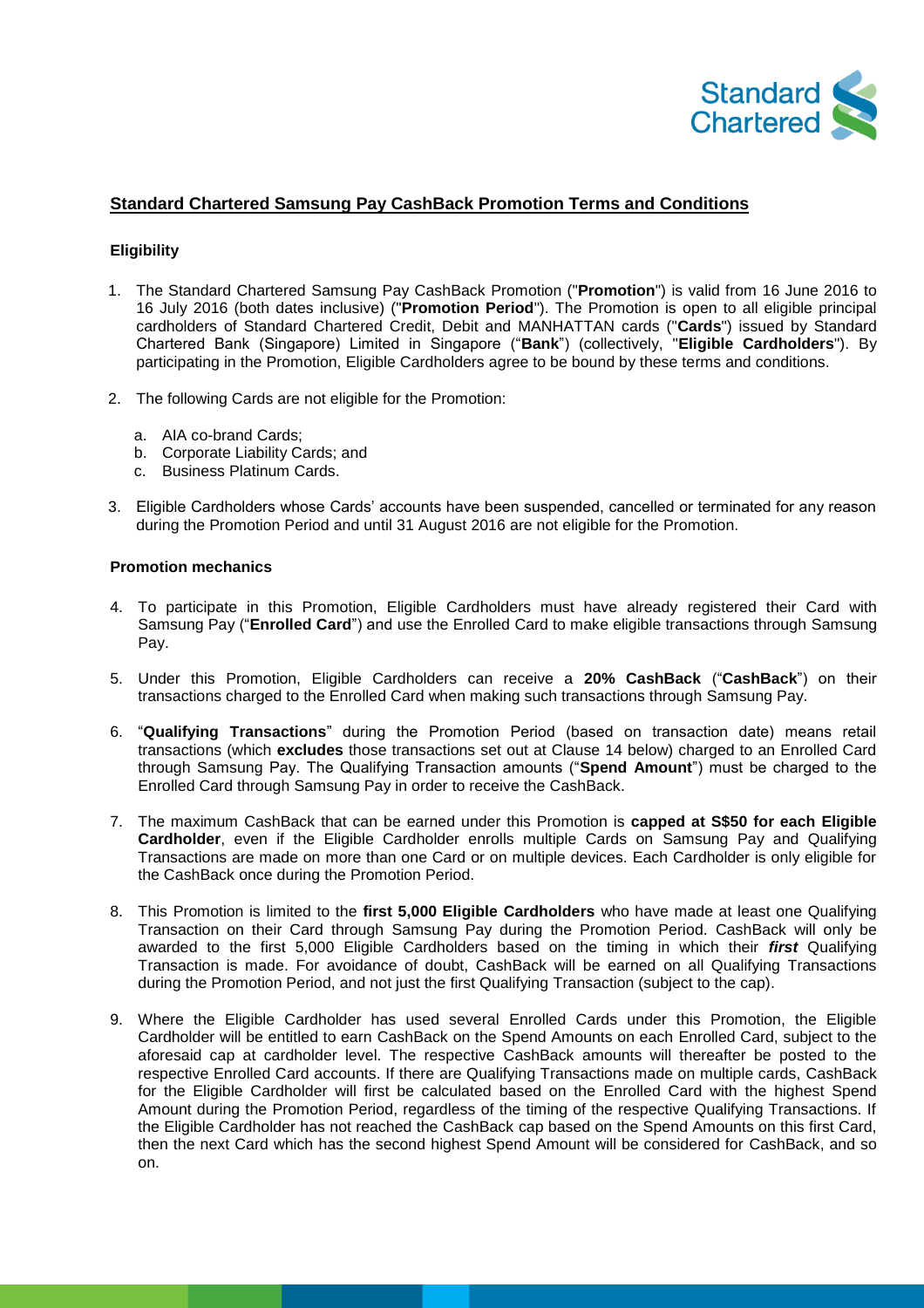

10. By way of illustration below:

| <b>Scenarios</b>                                                                                                                                                                                                                                        | <b>Eligibility</b>                                                                                                              |
|---------------------------------------------------------------------------------------------------------------------------------------------------------------------------------------------------------------------------------------------------------|---------------------------------------------------------------------------------------------------------------------------------|
| Eligible Cardholder makes Qualifying Transactions<br>amounting to a total of S\$100 through Samsung Pay during<br>the campaign period.                                                                                                                  | 20% CashBack on S\$100 of qualifying<br>transactions.                                                                           |
| e.g. Breakdown of five transactions on one Enrolled Card<br>as follows: S\$15, S\$50, S\$5, S\$20, S\$10                                                                                                                                                | CashBack earned is \$20.                                                                                                        |
| Eligible Cardholder makes Qualifying Transactions<br>amounting to a total of S\$260 through Samsung Pay during<br>the campaign period.                                                                                                                  | 20% CashBack on S\$260 (\$52) will be<br>capped at a maximum CashBack<br>amount of S\$50.                                       |
| e.g. Breakdown of five transactions on one Enrolled Card<br>as follows: S\$90, S\$10, S\$60, S\$50, S\$50                                                                                                                                               | CashBack earned is S\$50.                                                                                                       |
| Eligible Cardholder makes transactions amounting to a<br>total of S\$100 through Samsung Pay during the campaign<br>period. None of the transactions are considered Qualifying<br>Transactions as per Clause 14.                                        | No CashBack is earned.                                                                                                          |
| Eligible Cardholder makes Qualifying Transactions through<br>Samsung Pay during the campaign period on multiple<br>Enrolled Cards - S\$200 on Card A and S\$100 on Card B<br>respectively.                                                              | CashBack will first be calculated for<br>Card A as Card A has the higher Spend<br>Amount. CashBack is \$40 on Card A.           |
| e.g.<br>Breakdown of transactions on Card A are S\$50, S\$50,                                                                                                                                                                                           | Since CashBack cap is not met,<br>CashBack will also be calculated for<br>Card B which will be capped at an<br>additional \$10. |
| S\$50, S\$50 (total of S\$200)<br>Breakdown of transactions on Card B are S\$25, S\$50,<br>S\$25 (total of S\$100)                                                                                                                                      | Total CashBack received by Cardholder<br>is S\$50.                                                                              |
|                                                                                                                                                                                                                                                         | * This is even if the first Qualifying<br>Transaction for the Eligible Cardholder<br>was made on Card B.                        |
| Eligible Cardholder makes transactions amounting to a<br>total of S\$100 on Samsung Pay device during the<br>campaign period. However, the timing of the first<br>Qualifying Transaction did not put him among the first<br>5,000 Eligible Cardholders. | No CashBack.                                                                                                                    |
| Eligible Cardholder makes Qualifying Transactions<br>amounting to a total of S\$100 through Samsung Pay on the<br>principal card and the supplementary card during the<br>campaign period.                                                              | 20% CashBack on S\$100 of qualifying<br>transactions.<br>CashBack earned is S\$20 on the                                        |
| Breakdown of transactions on principal card are S\$30,<br>S\$20                                                                                                                                                                                         | principal Card.                                                                                                                 |
| Breakdown of transactions on supplementary card are<br>S\$15, S\$25, S\$10                                                                                                                                                                              |                                                                                                                                 |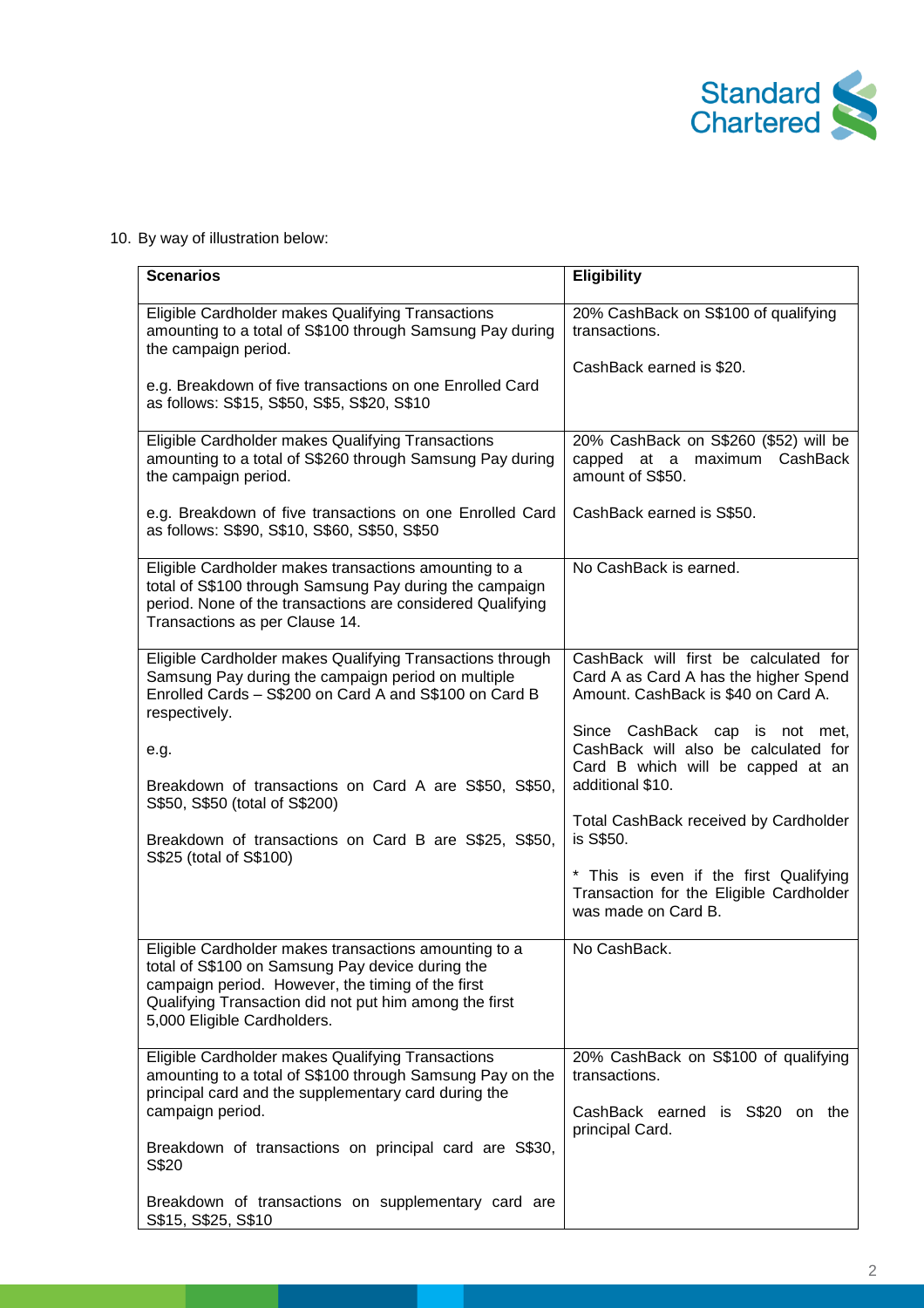

| Eligible Cardholder makes transactions amounting to a<br>total of S\$100 through Samsung Pay on a device A and<br>device B. | 20% CashBack on S\$100 of Qualifying<br>Transactions. |
|-----------------------------------------------------------------------------------------------------------------------------|-------------------------------------------------------|
| Breakdown of transactions using device A are S\$30, S\$20                                                                   | CashBack earned is S\$20.                             |
| Breakdown of transactions using device B are S\$15, S\$25,<br>S\$10                                                         |                                                       |

## **General**

- 11. Eligible Cardholders who have qualified to receive the CashBack will be notified either by mail ("**Notification Letter**") or SMS by no later than 30 August 2016.
- 12. The CashBack is strictly non-transferable and non-exchangeable (for cash or otherwise).
- 13. In the event that the Eligible Cardholder terminates his/her banking relationship with the Bank within 6 months of the expiry of the Promotion Period, the Bank further reserves the right to recover the whole or any part of the CashBack given under this Promotion.
- 14. The following transactions charged to an Enrolled Card through Samsung Pay will not be considered as Qualifying Transactions:
	- (a) Insurance premiums, including premiums for investment-linked policies, charged to the Enrolled Card;
	- (b) Bill payments (Examples of bill payment merchants include but are not limited to Telecommunications and utilities providers such as Starhub, Singtel and M1, Singapore Power);
	- (c) Any payment via AXS network;
	- (d) Any payment via SAM network;
	- (e) Payments to government agencies which include but not limited to Land Transport Authority, Housing Development Board, Inland Revenue Authority of Singapore, Public Utilities Board, Immigration & Checkpoints Authority and the Ministry of Manpower;
	- (f) Income tax payments;
	- (g) EZ-Link cards transactions;
	- (h) Transit Link transactions;
	- (i) Any transactions pertaining to Merchant Category Codes 6211 (Security Brokers/Dealers) and 7995 (Gambling/Lotto)
	- (j) Balance transfers to the Enrolled Card, cash advances from the Enrolled Card, purchases via NETS and ongoing instalment payments;
	- (k) Any fees and charges (including annual fees, interest charges, cheque processing fees, administrative fees, cash advance fees, finance charges and/or late payment charges and other miscellaneous fees and charges) charged to the Enrolled Card;
	- (l) Any amount charged to the Enrolled Card during the Promotion Period that is subsequently cancelled, voided or reversed; and
	- (m) Balance owing on the Enrolled Card account from other months.
- 15. For new retail transactions charged to the Enrolled Card through Samsung Pay during the Promotion Period, which are successfully converted into monthly instalments, either:
	- (a) At the point of sale by tie up merchants, the monthly instalment amount (and not the total amount charged for that transaction); or
	- (b) At a later date by us, the total amount charged (and not the converted monthly instalment amount),

will be considered as the Spend Amount provided such transaction is successfully transacted during the Promotion Period.